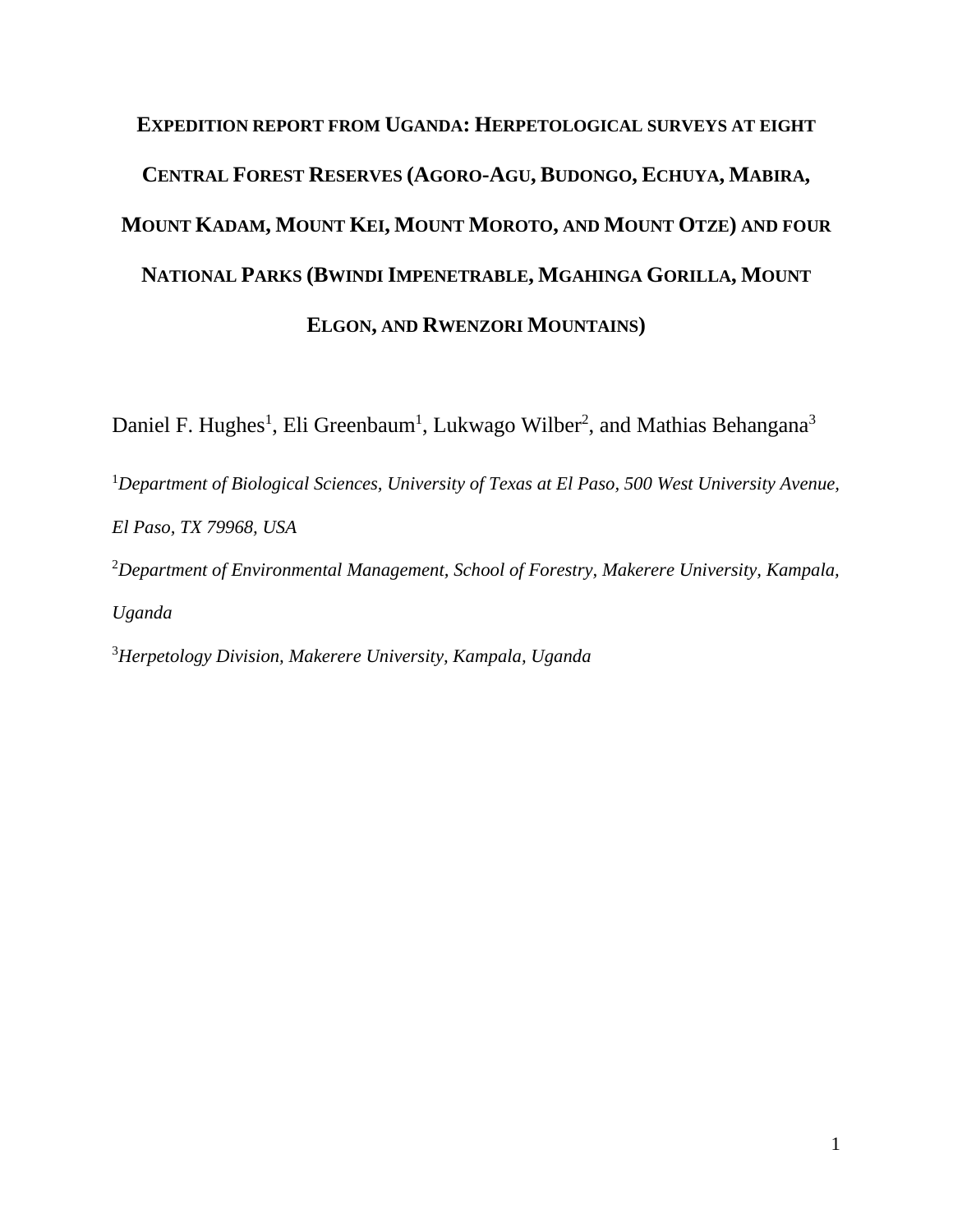### **INTRODUCTION**

Although Uganda represents a small portion of the Earth's terrestrial surface, the country is remarkably important in terms of global biodiversity (Eilu and Winterbottom, 2006). In particular, the montane forests of Uganda are a significant reservoir of species diversity (Plumptre et al., 2003). The conservation importance Uganda's montane forests stem from the exceptionally high levels of threatened and endemic species (Plumptre et al., 2007). Uganda is widely celebrated as an international ecotourism destination because of its extensive network of protected areas that harbor charismatic vertebrate species. Uganda's birds, primates, and large mammals have received much more attention from the scientific and ecotourism communities compared to reptiles and amphibians. In accordance, the overall goal of this ongoing, long-term project is to assess the conservation value of protected areas in Uganda with respect to their herpetofaunal diversity. Initial surveys conducted by our team in 2014 have provided a major boost to herpetological research in Uganda, and preliminary results have led to numerous research products based on the data collected during those surveys (e.g., Hughes et al. 2016; Hughes et al. *in review*; Hughes and Behangana, *in review* (three articles); Larson et al. 2016; Medina et al. 2016). By increasing our sampling in 2015 to include Central Forest Reserves (National Forestry Authority), and additional National Parks (Uganda Wildlife Authority), we set out to considerably expand the results of our fruitful 2014 expedition. These surveys lay the foundation for improving the ecotourism value of Uganda's reptiles and amphibians so that these populations and native Ugandans can benefit.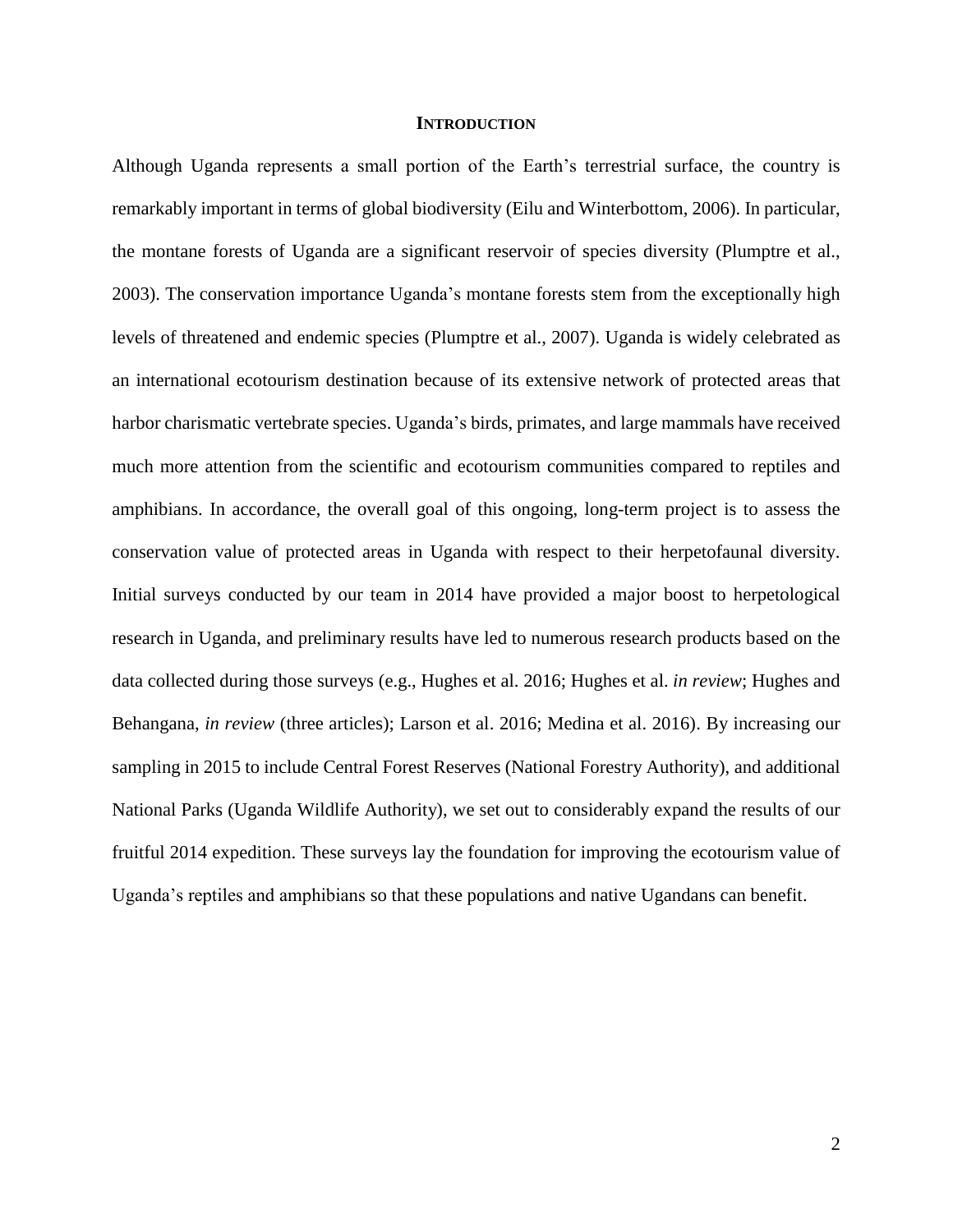### **MATERIALS AND METHODS**

*Study areas***. (A) CENTRAL FOREST RESERVES: Agoro-Agu** (N03.81357, E32.94207) is a 23,600 ha protected area located in northern Uganda along the border with South Sudan. This reserve represents Uganda's portion of South Sudan's Imatong Central Forest Reserve. The elevation range for the reserve is 1,100–2,700 m. Precipitation in the Imatong Mountains increases with altitude, resulting in the transition of montane forest to the alpine zone. Rainfall is seasonal and begins in March and lasts until October. Major vegetation types range from woodland-savanna in the lowlands to thicket in the Ericaceous zone. Most animals were collected at the foothills of the Imatong Mountains around Agoro Village (ca. 1,000 m), and some were collected at several high elevation sites in the forest reserve (ca. 2,000 m). These sites were sampled from 4–7 July 2015.

**Budongo** (N01.768505, E31.573757) is a 42,500 ha protected area located in western Uganda. The reserve is composed of mostly tropical and subtropical broadleaf forest, of the moist semievergreen forest type. It is the largest surviving natural forest in Uganda. This reserve is a low-mid elevation montane forest in the Albertine Rift ecoregion. Annual rainfall in Budongo ranges from 1,200 mm to 2,200 mm. There are two rainy seasons, one March–May and another September– November. Sampling locations within Budongo included a flooded forest site  $(\sim 1,000 \text{ m})$  and a swamp  $(\sim 1,100 \text{ m})$ , which were sampled from 1–3 July 2015.

**Echuya** (S01.25926, E29.79853) is a 3,400 ha protected area situated between Mgahinga Gorilla and Bwindi Impenetrable National Parks. The reserve ranges in elevation from 2,270 to 2,570 m. This region harbors the large Muchuya Swamp that runs north–south and drains to the southern portion of the reserve. The forest is part of the Albertine Rift ecoregion, and therefore shares a lot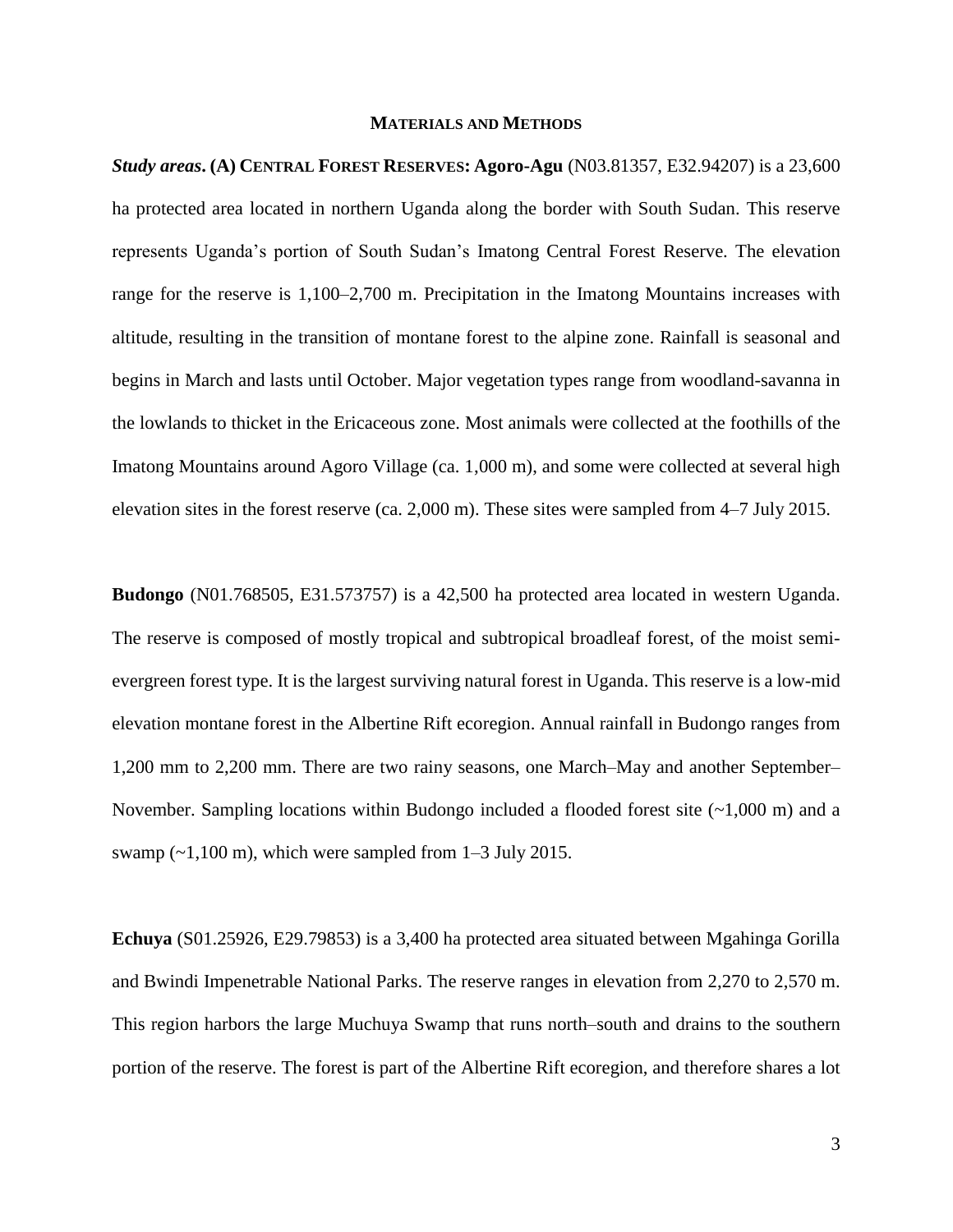of flora, fauna, and habitats with the larger, better studied protected areas of this region. The sampling location within the forest consisted of the high elevation Muchuya Swamp (ca. 2,200 m). This site was sampled during daylight hours on 22 June 2015.

**Mabira** (N00.44815, E32.88987) is a 30,000 ha protected area in Central Uganda, just north of Lake Victoria. The reserve consists largely of moist semi-deciduous forest. The general topography is low, ranging in elevation from 1070–1340 m, and most drainage is to the north. The reserve is threatened by agricultural land use and is generally isolated from other protected areas in Uganda. Mabira is home to approximately 312 tree species, 315 bird species, 218 butterfly species, 97 moth species, and 23 small mammal species. Sampling locations within the reserve included semi-disturbed areas in the Nagojje beat (ca. 1,100 m), sampled from 21–23 May 2015.



**Figure 1:** This Forest Gecko (*Cnemaspis* sp.) was found in the montane forest of Mount Kadam, and is likely a new species to science. Photo by DFH.

**Mount Kadam** (N01.79864, E34.74146) is a montane forest protected area in eastern Uganda, with peaks reaching  $> 3,000$  m in elevation. This region is poorly known but seems to have high levels of species diversity (Howard et al., 2000). Sampling locations within the protected area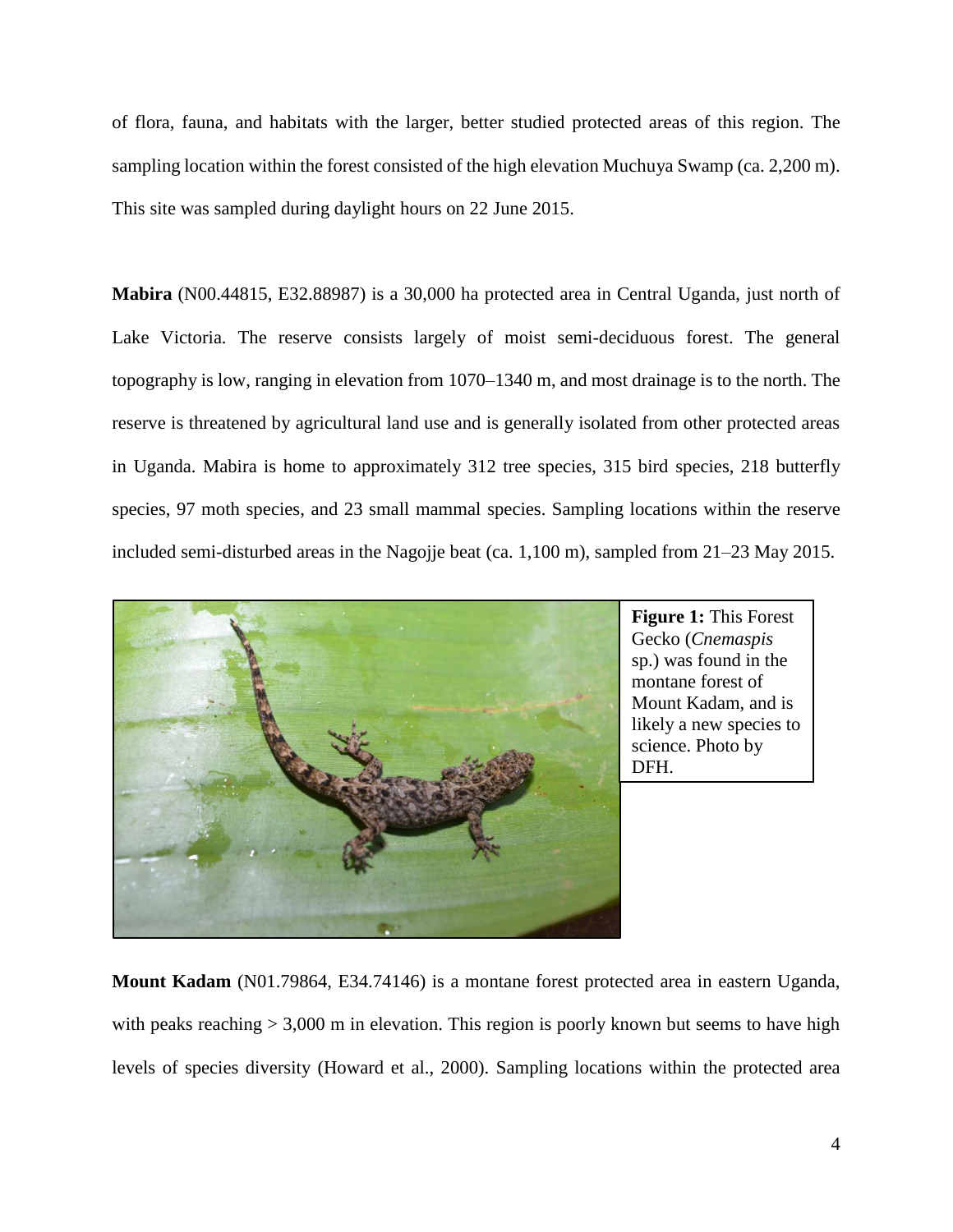included a low elevation  $(-1,500 \text{ m})$  wetland site near Nakapiripirit, and high elevation  $(-2,200 \text{ m})$ m) forested sites. These sites were sampled from 31 May–2 June 2015.

**Mount Kei** (N03.59134, E31.09947) is a 38,400 ha protected area in northwestern Uganda, along the border with South Sudan. The reserve has an elevation range of 915–1,330 m. The region is largely undisturbed by human activities. The site contains no tropical forest, and the dominant habitat is wooded grasslands. The reserve is located in the Sudan-Guinea Savanna biome, which is reflected in its species composition. Nearly 175 bird species are known from the reserve, including several species only found in this area in Uganda. Sampling locations within the protected area included low elevation (~900 m) sites near the Kaya River, and a higher elevation site at the top of Mount Kei (~1300 m), which were sampled from 9–10 July 2015.

**Mount Moroto** (N02.51234, E34.70190) is a 43,800 ha montane forest protected area in eastern Uganda, near the Kenyan border. The reserve covers an elevation range from 960 to 3,008 m. The forest boasts nearly 200 species of trees and shrubs. Sampling locations within the protected area included high elevation (1,900–2,500 m) forested and non-forested sites, some near the St. Lawrence River. These sites were sampled from 4–6 June 2015.

**Mount Otze** (N03.61940, E31.85362) is a 18,800 ha protected area in northwestern Uganda, along the border with South Sudan and continuous with Nimule National Park. The reserve has an elevation range of 760–1,660 m. The reserve mostly consists of wooded savanna and undifferentiated semi-deciduous thicket. The region is largely undisturbed by human activities because of its rocky terrain. It is located in the Sudan-Guinea Savanna biome, which is reflected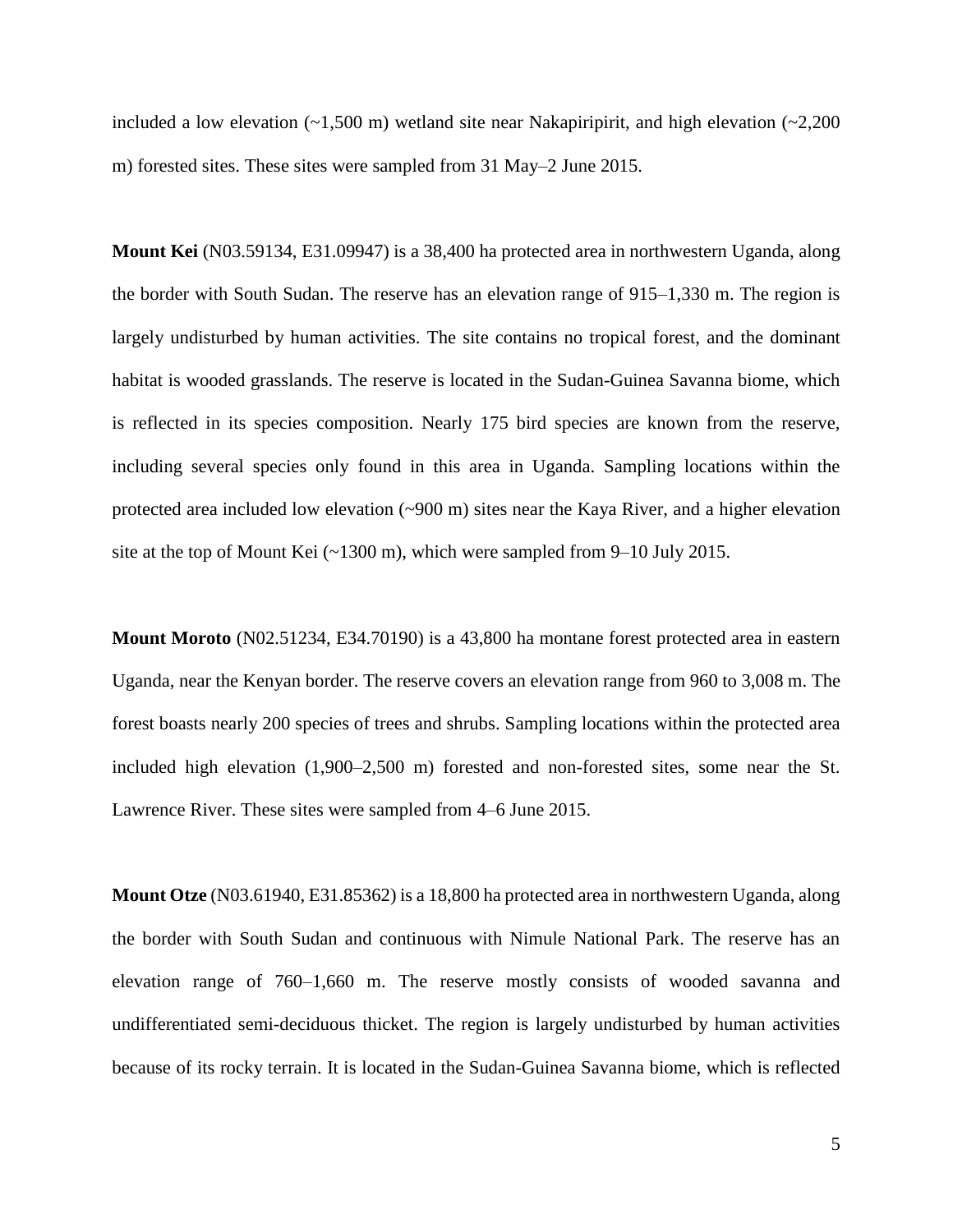in its species composition. Sampling locations within the protected area included sites along the trail to the top of Mount Otze  $(\sim 1,500 \text{ m})$ . These sites were sampled from 11–12 July 2015.

**(B) NATIONAL PARKS: Bwindi Impenetrable** (S01.04883, E29.79016) is a 32,100 ha protected area located in southwestern Uganda with an elevational range from 1,160–2,607 m, with 60% of the park over 2,000 m. The hillsides consist of primary Afromontane forest that contain more than 1,000 flowering plant species, including 163 species of trees and 104 species of ferns. The climate is tropical with annual mean temperature ranging from 20–27°C and annual rainfall ranging from 1,400–1,900 mm. The biannually peaking wet season occurs from March to April and September to November. This area protects an estimated 320 mountain gorillas, and over 120 mammal species, including elephants and antelopes. There are nearly 350 species of birds that can be found in this forest, including 23 Albertine Rift endemics. Sampling locations within the park included a low elevation  $(-1500 \text{ m})$  wetland site near the Ihihizo River, and a high elevation  $(-2200 \text{ m})$  site at Rwizi Swamp. These sites were sampled from 25–31 May 2014.

**Rwenzori Mountains** (N00.36247, E29.99863) is a 99,600 ha protected area located in western Uganda with an elevational range from 1,100–5,109 m. The Rwenzori Mountains reside along the DR Congo border, and are situated in the northern area of the Albertine Rift. The climate is tropical with annual rainfall averaging 2,500 mm. The biannually peaking wet season occurs from March to May and August to December. The diversity of ecosystems here includes equatorial snow peaks, lower elevation slopes of moorland, bamboo, and Afromontane forest. Five primary vegetation zones have been identified on the mountains and are associated with high elevations—montane forest, bamboo forest, tree heath-bog, *Hagenia-Rapanea* scrub, and afro-alpine moorland. The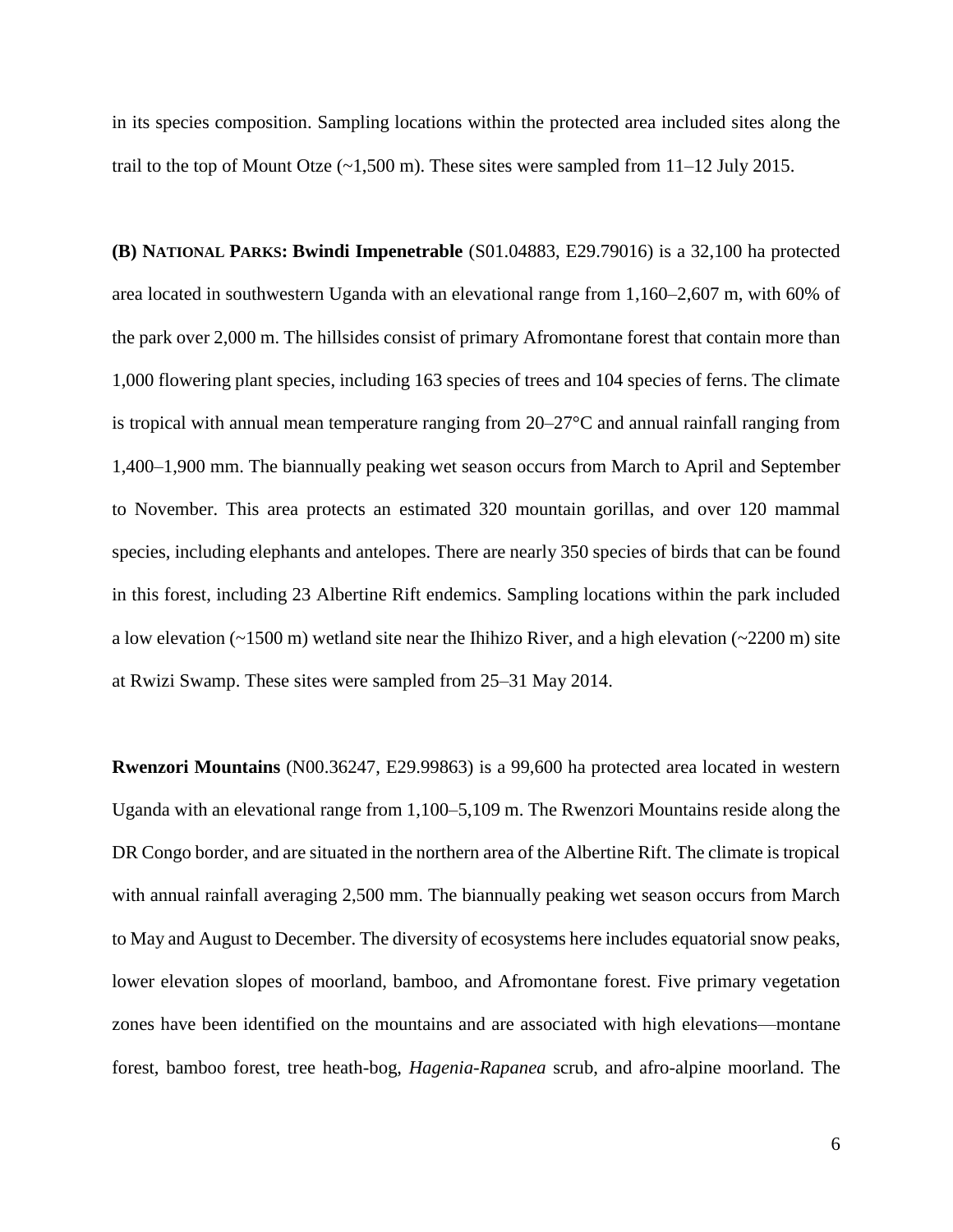park protects 70 mammals and 217 bird species, including 19 Albertine Rift endemics. Sampling locations within the park included a low elevation  $(-1,650 \text{ m})$  site comprising flooded and disturbed vegetation near the Ruboni Community Hotel, and a higher elevation  $(\sim 2,000 \text{ m})$  site in primary forest along the Mubuku River. These sites were sampled from 31 May to 1 June 2014.



**Mount Elgon** (N01.33513, E34.41092) is a 112,100 ha protected area located in eastern Uganda along the Kenyan border. This site is one of the largest solitary volcanoes in the world, and reaches an altitude of 4,321 m. Mean rainfall reaches over 1,270 mm per year, and rainfall ranges from 1,500 mm on the eastern/northern slopes, to 2000 mm in the southern/western slopes. The park's two dry seasons extend from June–August, and December–March. Thus the park's rainy season is bimodal, and the wettest period occurs from April–October. Mt. Elgon's vegetation reflects an altitudinal gradient associated with large mountains. Mixed montane forest extends up to 2,500 m elevation, low canopy montane forest from 2,500–3,500 m elevation, and bamboo/moorland above 3,500 m elevation. The park boasts over 300 species of birds, and it has been declared a UNESCO Man and Biosphere Reserve. Sampling locations within the park included a wetland site  $(\sim 2,000$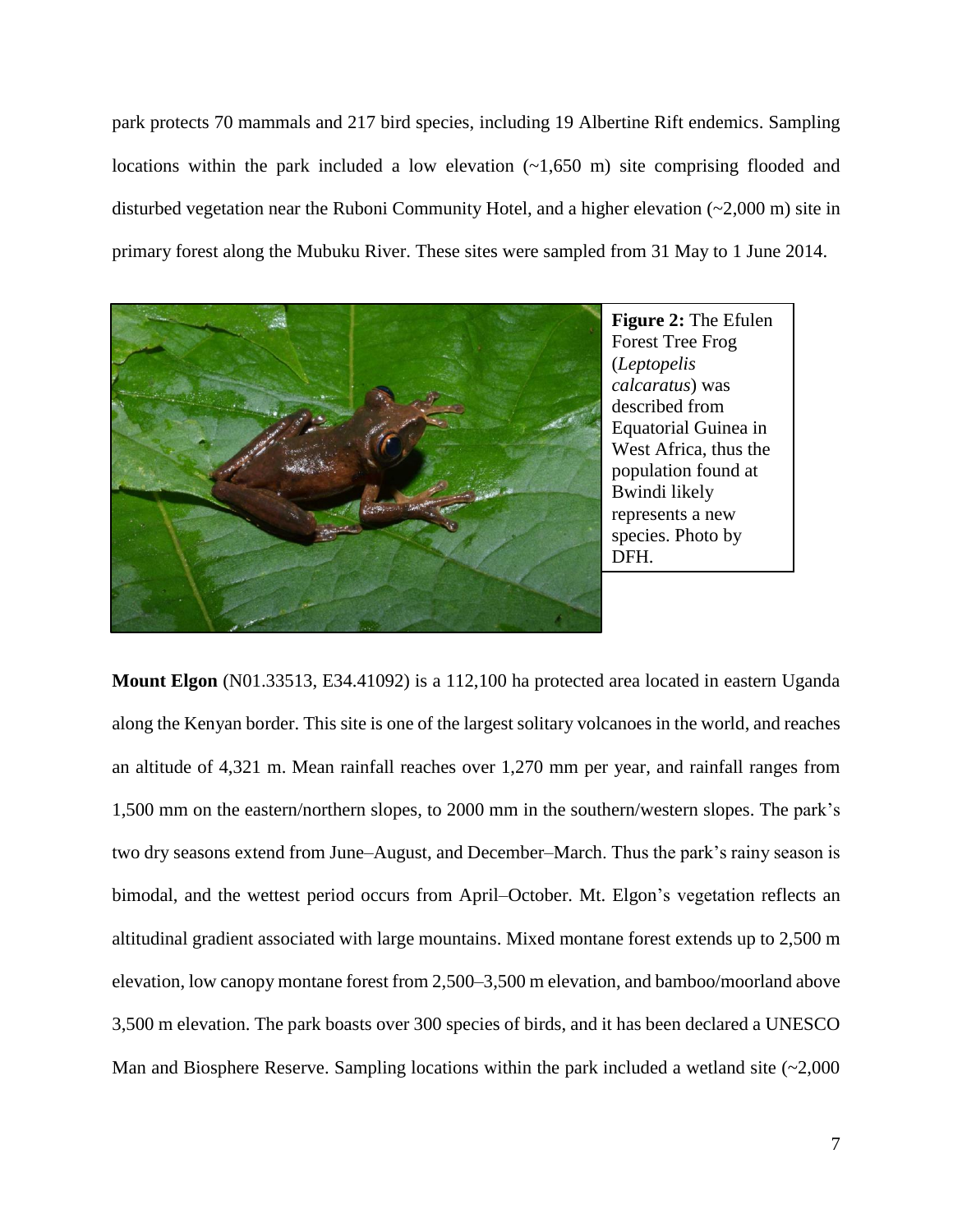m) comprising flooded and disturbed vegetation near the park's gate, and sites near our camp next to the Kapkwai Exploration Center. These sites were sampled from 25–28 May 2015.

**Mgahinga Gorilla** (S01.35639, E29.62085) is a 3,370 ha protected area located in the extreme southwestern corner of Uganda, sharing a border with DR Congo and Rwanda. The elevational range for this park is high, extending from 2,227 m to 4,127 m. This site is part of the larger Virunga Volcanic province, and has several high-elevation crater lakes. The region is nearly exclusively Afromontane forest and is part of the Albertine Rift ecoregion. Large mammals, including the mountain gorilla, make this site exceptionally important in terms of biodiversity and conservation. Above the montane forest belt is the bamboo zone, then the *Hagenia-Hypericum* zone, then the Ericacious Belt, and lastly the Afro-Alpine Belt. Sampling locations within the park included sites along the park edge  $(\sim 2,200 \text{ m})$  with moderately disturbed vegetation, and sites in the bamboo zone  $(-2,700 \text{ m})$ , which were sampled from  $18-21$  June 2015.

*Surveying and collecting.* – Between 21 May and 12 July 2015, amphibians and reptiles were caught by hand or net during diurnal and nocturnal searches. The authors, with help from park rangers, local guides, and villagers, searched in forests, around small streams, and near flooded vegetation at each location. Notes were made regarding GPS coordinates, ecology, behavior, date, time, and habitat details of each collected specimen. Animals were preserved in 10% buffered formalin. Tissue samples were taken from most specimens and stored in 100% ethanol. On completion of the expedition, with proper permits, the specimens and tissues were transferred to the University of Texas at El Paso Biodiversity Collections in the United States. Genomic DNA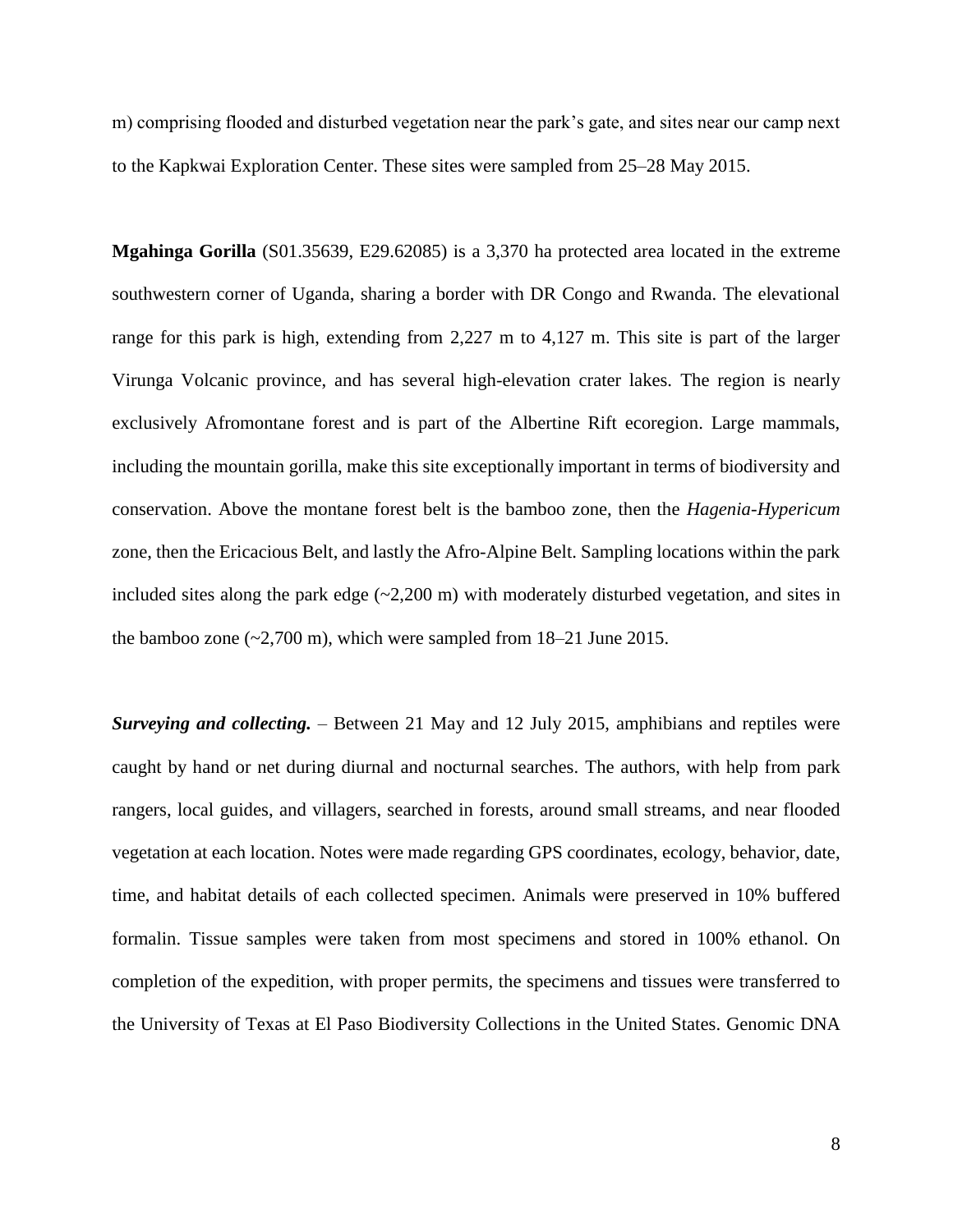extraction from tissues and PCR reactions with gene-specific primers followed standard laboratory protocols.

*Species identification. –* All animals were initially identified by external morphology and putative species ranges published in the literature (Branch, 1998; Schiøtz, 1999; Spawls et al., 2002; Spawls et al., 2006; Tilbury, 2010). Initial identifications were corroborated by experts (EG and MB). Phylogenetic analyses of genetic data were combined with published GenBank data and previously sequenced samples from nine years of expeditions to the DR Congo side of the Albertine Rift (EG), to confirm species identifications and to detect possible cryptic species.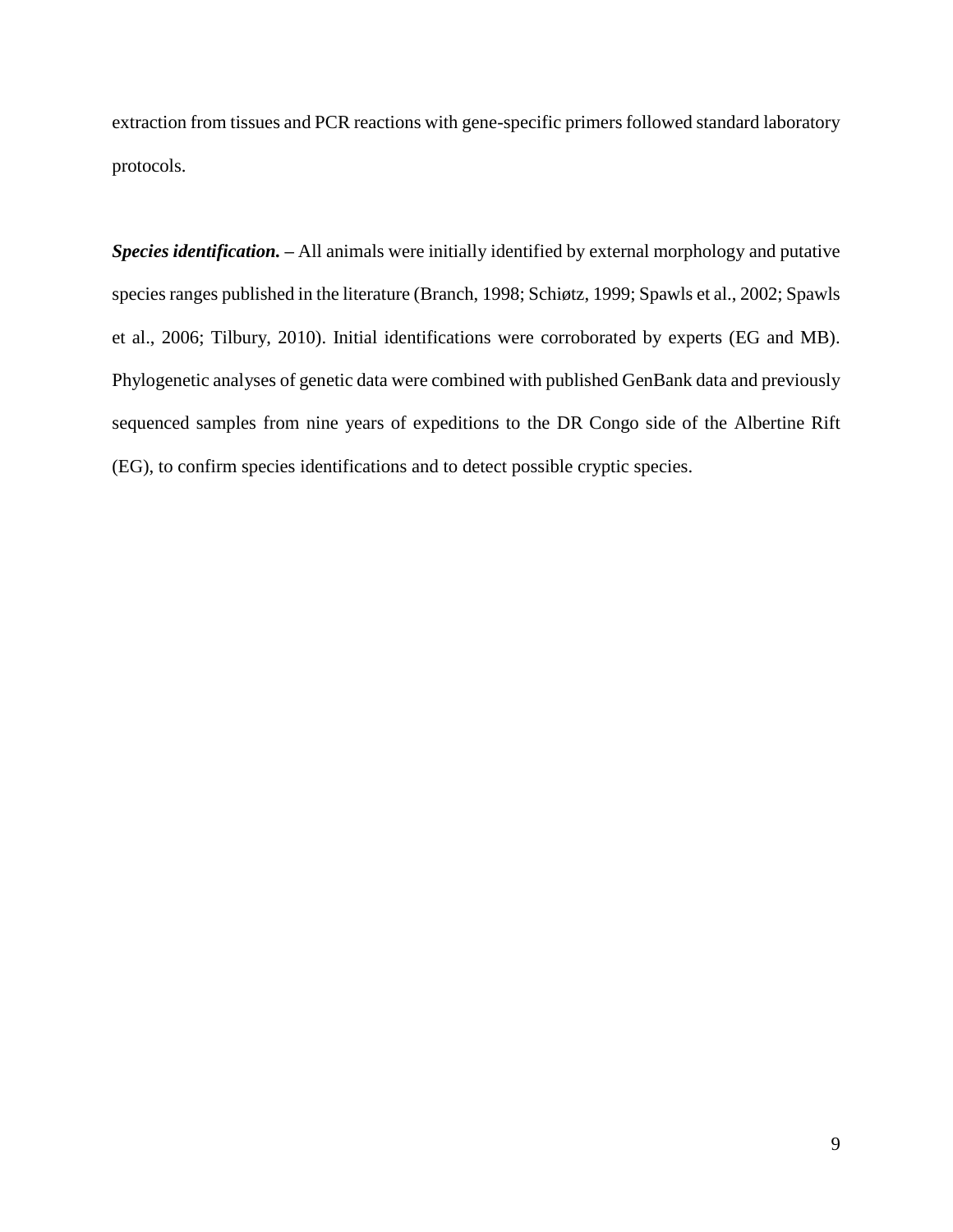### **RESULTS**

A total of 350 specimens were collected during the 2015 sampling period from forests representing eight Central Forest Reserves and four National Parks in Uganda, and comprised 41 amphibian species (Table 1) and 38 reptile species (Table 2). Of these, a Forest Gecko (*Cnemaspis* sp. [**Fig. 1**]) from Mount Kadam is likely a new species to science, several frogs are also new to science (e.g., *Leptopelis* cf. *calcaratus* [**Fig. 2** – unpublished data] and *Afrixalus* cf. *laevis* [**Fig. 3** – unpublished data]), and one chameleon species has been confirmed as a new species that has only been found in Uganda so far (*Kinyongia* sp. nov. [Hughes et al., *in review*]). Several species were unique to each site, yet there was a large degree of overlap between the Albertine Rift sites. The degree of species overlap was far less at the sites in Karamoja and West Nile. The Sudanese Unicorn Chameleon (*Trioceros conirostratus* [**Fig. 4**]) was found at several montane localities and prior to our 2015 surveys it had not been recorded from Uganda.



**Figure 3:** The Smooth Spiny Reed Frog (*Afrixalus laevis*) was described from Cameroon, and preliminary genetic data indicate that the population found at Bwindi is likely a new species. Photo by DFH.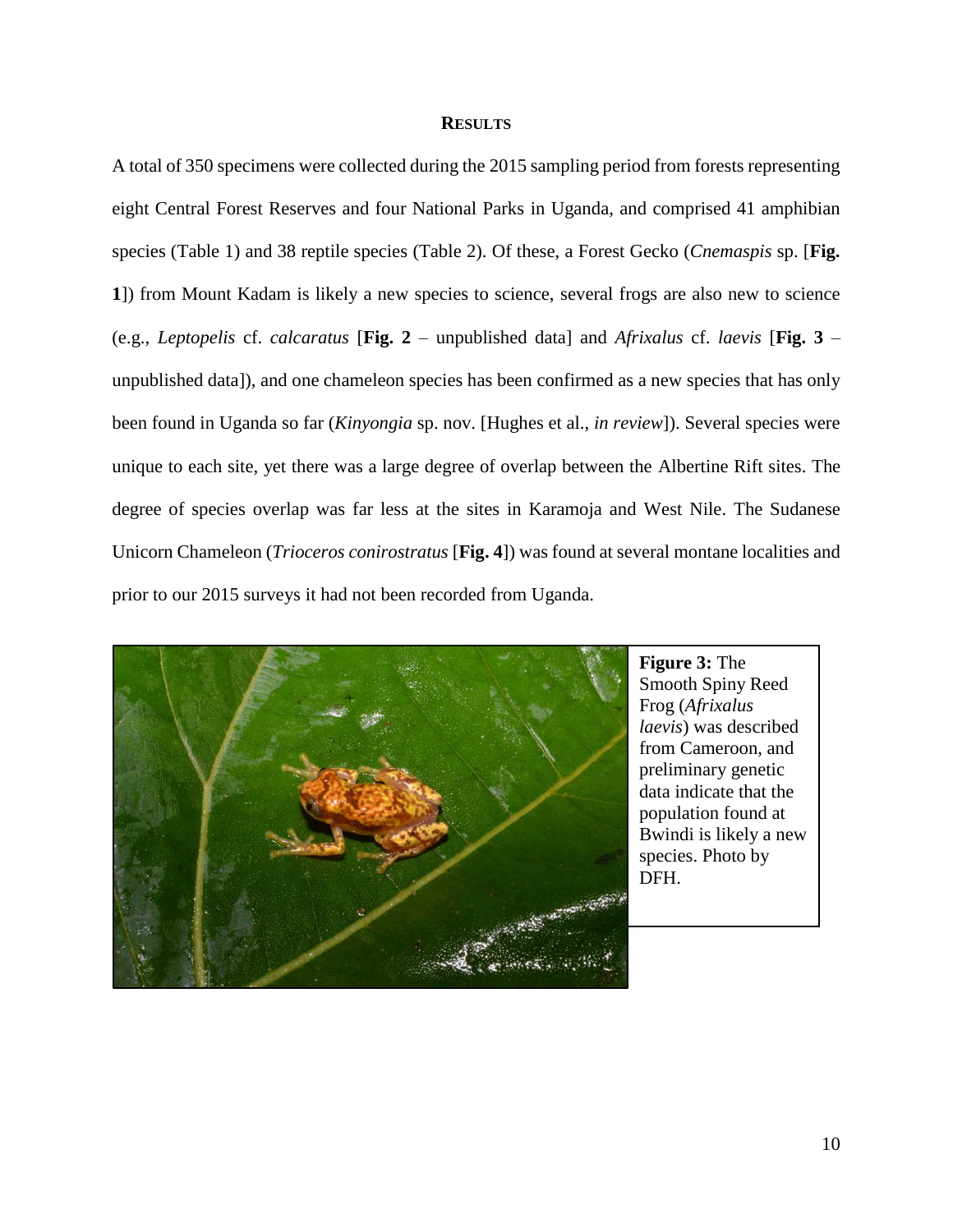### **AMPHIBIANS**

|                                        |                          |               |                | <b>CENTRAL FOREST RESERVES</b> | <b>NATIONAL PARKS</b> |              |         |                      |          |                           |             |             |                           |
|----------------------------------------|--------------------------|---------------|----------------|--------------------------------|-----------------------|--------------|---------|----------------------|----------|---------------------------|-------------|-------------|---------------------------|
| <b>Species</b>                         | <b>Common Name</b>       | Agoro-<br>Agu | <b>Budongo</b> | Echuya                         | Mabira                | Mt.<br>Kadam | Mt. Kei | Mt.<br><b>Moroto</b> | Mt. Otze | <b>B</b> windi            | Rwenzori    | Elgon       | <b>Mgahinga</b>           |
| Afrixalus osorioi                      | Osorio's Spiny Reed Frog |               | $\mathbf X$    |                                | $\mathbf X$           |              |         |                      |          |                           |             |             |                           |
| Afrixalus cf. laevis                   | Smooth Spiny Reed Frog   |               |                |                                |                       |              |         |                      |          | $\boldsymbol{\mathrm{X}}$ |             |             |                           |
| Amietia lubrica                        | <b>River Frog</b>        |               |                |                                | $\mathbf X$           |              |         |                      |          | X                         |             |             |                           |
| Amietia cf. lubrica                    | <b>River Frog</b>        | X             | X              | $\mathbf X$                    |                       | $\mathbf X$  |         | X                    |          |                           |             | $\mathbf X$ | $\mathbf X$               |
| Amietia wittei                         | De Witte's River Frog    |               |                |                                |                       |              |         |                      |          |                           |             | $\mathbf X$ |                           |
| Arthroleptis cf. adelphus              | Foulassi Squeaker        |               |                |                                |                       |              |         |                      |          | X                         |             |             |                           |
| Arthroleptis cf.<br>adolfifriderici    | Adolf's Squeaker         |               |                |                                |                       |              |         |                      |          |                           |             |             | $\boldsymbol{\mathrm{X}}$ |
| Hoplobatrachus<br>occipitalis          | Crowned Bullfrog         | X             |                |                                | $\boldsymbol{X}$      | $\mathbf X$  | X       |                      |          |                           |             |             |                           |
| Hyperolius castaneus                   | Ahl's Reed Frog          |               |                |                                |                       |              |         |                      |          | $\mathbf X$               |             |             | $\boldsymbol{\mathrm{X}}$ |
| <b>Hyperolius</b><br>cinnamomeoventris | Cinnamon Reed Frog       |               | $\mathbf X$    |                                | $\mathbf X$           | $\mathbf X$  |         |                      |          |                           |             |             |                           |
| Hyperolius frontalis                   | White-snouted Reed Frog  |               |                |                                |                       |              |         |                      |          | X                         |             |             |                           |
| Hyperolius kivuensis                   | Lake Kivu Reed Frog      | $\mathbf X$   | $\mathbf X$    |                                | $\mathbf X$           |              |         |                      |          |                           |             |             |                           |
| Hyperolius langi                       | Lang's Reed Frog         |               | X              |                                | X                     |              |         |                      |          |                           |             |             |                           |
| Hyperolius lateralis                   | Side-striped Reed Frog   |               |                |                                |                       |              |         |                      |          | X                         |             |             |                           |
| Hyperolius viridiflavus                | Common Reed Frog         | $\mathbf X$   |                |                                | $\boldsymbol{X}$      | $\mathbf X$  |         |                      |          | $\mathbf X$               |             |             |                           |
| Hyperolius v. schubotzi                | Common Reed Frog         | $\mathbf X$   |                |                                |                       |              |         |                      |          | X                         |             |             |                           |
| Kassina senegalensis                   | <b>Running Frog</b>      |               |                |                                |                       |              |         |                      |          |                           |             |             | $\boldsymbol{\mathrm{X}}$ |
| Leptopelis christyi                    | Christy's Tree Frog      |               | X              |                                | $\mathbf X$           |              |         |                      |          |                           |             |             |                           |
| Leptopelis cf. calcaratus              | Efulen Forest Tree Frog  |               |                |                                |                       |              |         |                      |          | X                         |             |             |                           |
| Leptopelis karissimbensis              | Karissimbi Tree Frog     |               |                |                                |                       |              |         |                      |          |                           |             |             | $\mathbf X$               |
| Leptopelis cf. kivuensis               | Kivu Tree Frog           |               |                |                                |                       |              |         |                      |          |                           | $\mathbf X$ |             |                           |
| Leptopelis sp. nov.                    | <b>Forest Tree Frog</b>  |               |                | $\mathbf X$                    |                       |              |         |                      |          | $\mathbf X$               |             |             | X                         |
| Phrynobatrachus auritus                | Golden Puddle Frog       |               |                |                                | $\mathbf X$           |              |         |                      |          |                           |             |             |                           |
| Phrynobatrachus<br>bequaerti           | Vissoke Puddle Frog      |               |                |                                |                       |              |         |                      |          | X                         |             |             |                           |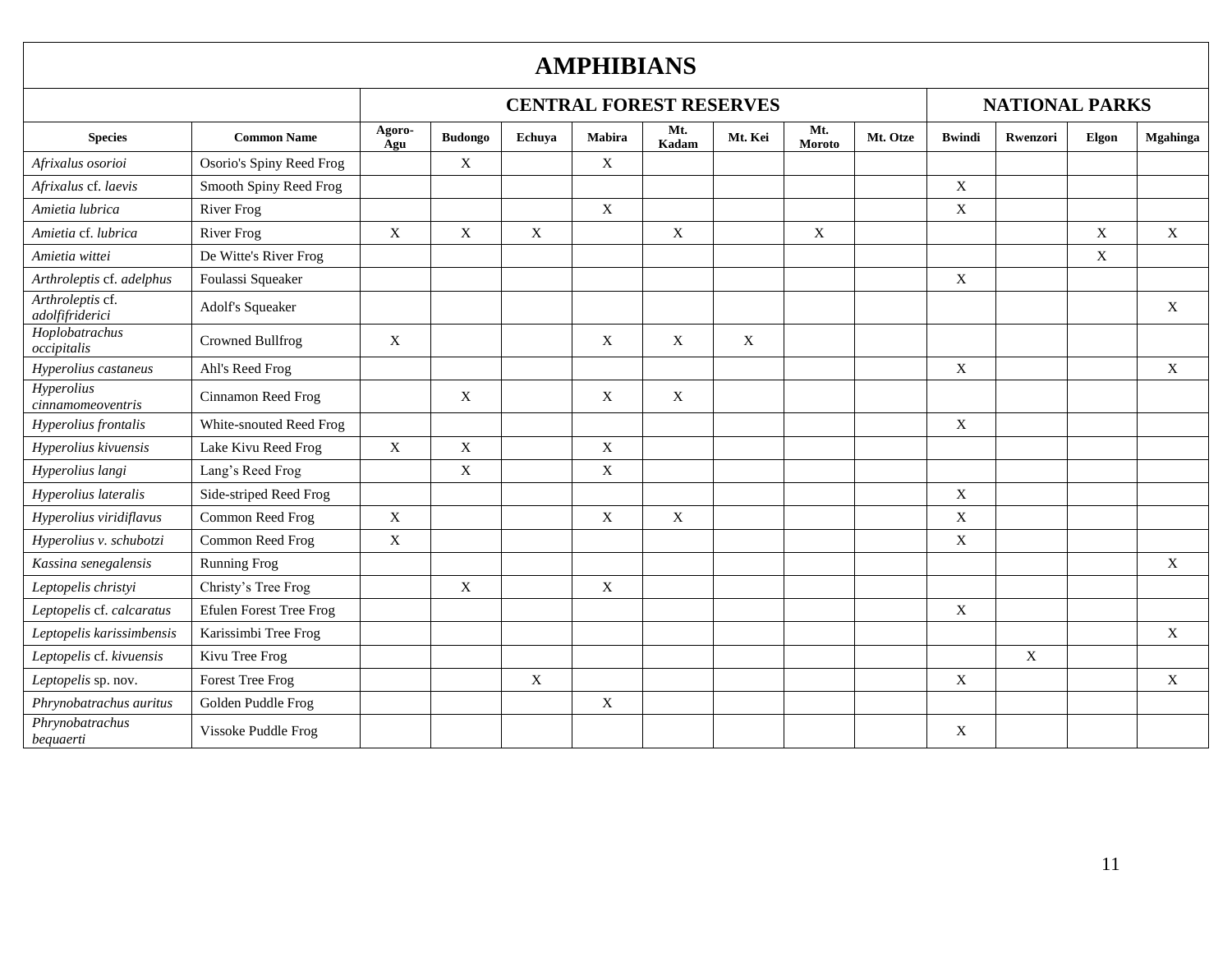| Phrynobatrachus<br>natalensis      | Natal Puddle Frog        |             | X | X | X |                           |   |   |             |   |   |   |
|------------------------------------|--------------------------|-------------|---|---|---|---------------------------|---|---|-------------|---|---|---|
| Phrynobatrachus cf.<br>parvulus    | Dwarf Puddle Frog        |             |   |   |   |                           |   |   |             |   |   | X |
| Phrynobatrachus<br>petropedetoides | Ruwenzori Puddle Frog    |             |   |   |   |                           |   |   |             | X | X |   |
| Phrynobatrachus<br>scheffleri      | Scheffler's Puddle Frog  |             |   |   |   |                           |   |   |             |   |   | X |
| Phrynobatrachus sp.                | Puddle Frog              | $\mathbf X$ |   |   |   |                           |   |   |             |   |   |   |
| Phlyctimantis verrucosus           | Warty Striped Frog       |             |   |   |   |                           |   |   | X           |   |   |   |
| Ptychadena anchietae               | Anchieta's Rocket Frog   |             |   | X |   |                           |   |   |             |   |   |   |
| Ptychadena<br>mascareniensis D     | Mascarene Rocket Frog    | X           |   |   |   |                           |   |   |             |   | X |   |
| Ptychadena sp.                     | Rocket Frog              |             | X |   | X | X                         |   |   | X           |   |   |   |
| Ptychadena taenioscelis            | <b>Small Rocket Frog</b> |             |   |   | X |                           |   |   |             |   |   |   |
| Sclerophrys regularis              | Common Toad              |             |   |   |   |                           |   |   |             |   |   | X |
| Sclerophrys kisoloensis            | Kisolo Toad              |             |   |   |   |                           |   |   | $\mathbf X$ |   |   |   |
| Sclerophrys pusilla                | <b>Striped Toad</b>      |             |   |   |   |                           | X |   |             |   |   |   |
| Sclerophrys sp.                    | Toad                     | X           |   |   |   | $\boldsymbol{\mathrm{X}}$ |   | X |             |   |   |   |
| Xenopus laevis                     | Clawed Frog              |             |   | X |   |                           |   |   |             |   |   |   |
| Xenopus sp.                        | Clawed Frog              |             |   |   | X |                           |   |   |             |   |   |   |
| Xenopus cf. wittei                 | De Witte's Clawed Frog   |             |   |   |   |                           |   |   | X           |   |   |   |

Table 1. – List of amphibian species collected from Central Forest Reserves and National Parks across Uganda during the 2015

expedition. Species collected were identified by morphology and phylogenetic analyses. Amphibian taxonomy follows Frost (2016).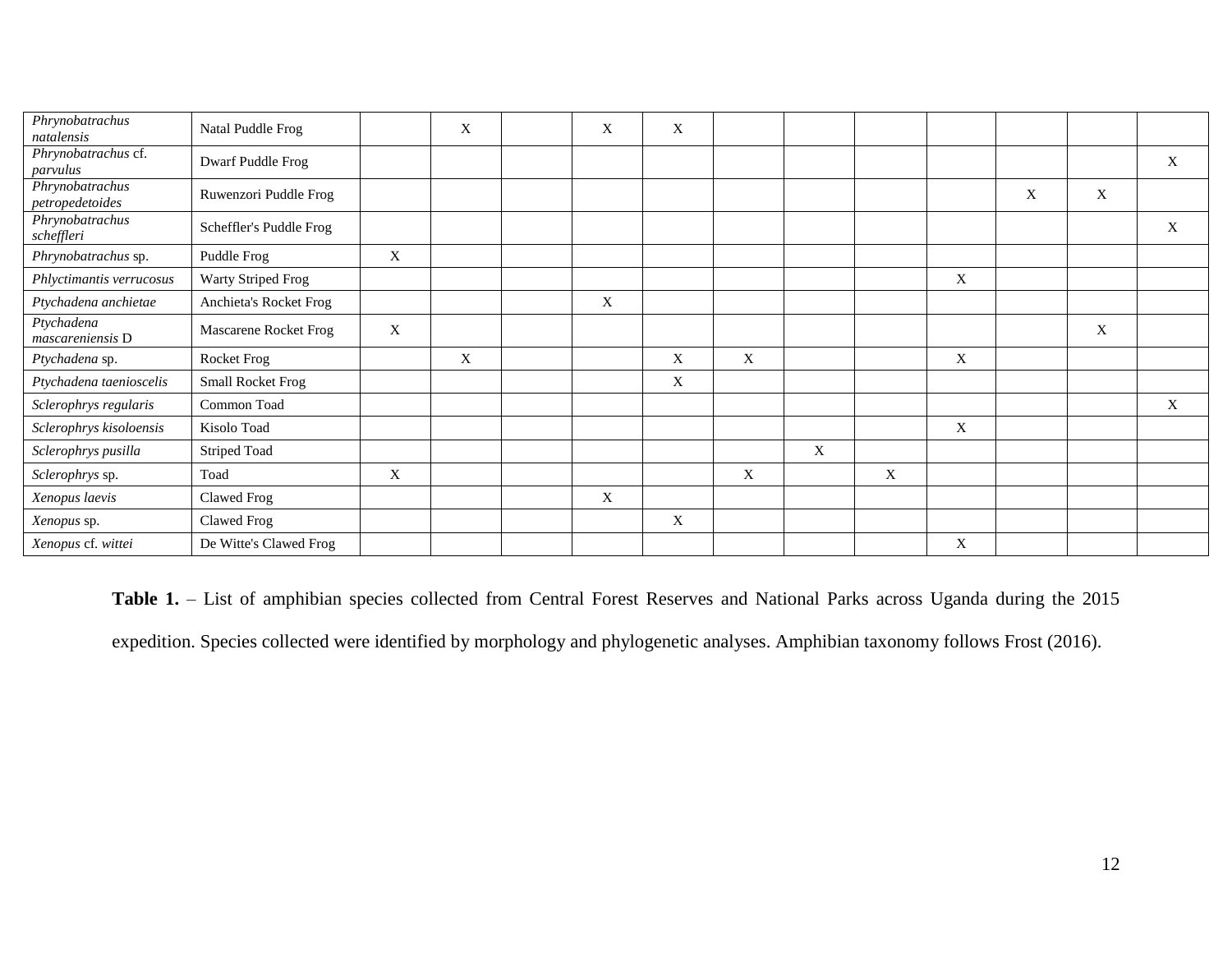## **REPTILES**

|                                  |                                  | <b>CENTRAL FOREST RESERVES</b> |                |        |              |              |                           |                      |             |                | <b>NATIONAL PARKS</b> |             |                           |  |  |
|----------------------------------|----------------------------------|--------------------------------|----------------|--------|--------------|--------------|---------------------------|----------------------|-------------|----------------|-----------------------|-------------|---------------------------|--|--|
| <b>Species</b>                   | <b>Common Name</b>               | Agoro-<br>Agu                  | <b>Budongo</b> | Echuya | Mabira       | Mt.<br>Kadam | Mt. Kei                   | Mt.<br><b>Moroto</b> | Mt. Otze    | <b>B</b> windi | Rwenzori              | Elgon       | <b>Mgahinga</b>           |  |  |
| Acanthocercus<br>kiwuensis       | <b>Blue-headed Tree</b><br>Agama |                                |                |        |              |              |                           |                      |             | X              |                       |             |                           |  |  |
| Agama cf. finchi                 | Finch's Agama                    |                                |                |        |              |              | $\mathbf X$               |                      | $\mathbf X$ |                |                       |             |                           |  |  |
| Agama sp.                        | Agama                            | $\mathbf X$                    |                |        |              |              |                           |                      |             |                |                       |             |                           |  |  |
| Adolfus jacksoni                 | Jackson's Forest Lizard          |                                |                |        |              |              |                           | $\mathbf X$          |             | $\mathbf X$    |                       | $\mathbf X$ | $\mathbf{X}$              |  |  |
| Atheris nitschei                 | Great Lakes Bush Viper           |                                |                |        |              |              |                           |                      |             |                | X                     |             |                           |  |  |
| <b>Bitis</b> arietans            | Puff Adder                       |                                |                |        |              |              |                           |                      | $\mathbf X$ |                |                       |             |                           |  |  |
| <b>Bitis</b> nasicornis          | Rhinoceros Viper                 |                                |                |        | $\mathbf X$  |              |                           |                      |             |                |                       |             |                           |  |  |
| Boaedon sp.                      | <b>House Snake</b>               |                                |                |        |              |              |                           | $\mathbf X$          |             |                |                       |             |                           |  |  |
| Broadleysaurus major             | Rough-scaled Plated<br>Lizard    | X                              |                |        |              |              |                           |                      |             |                |                       |             |                           |  |  |
| Causus resimus                   | Green Night Adder                |                                |                |        | $\mathbf{X}$ |              |                           |                      |             |                |                       |             |                           |  |  |
| Chamaeleo gracilis               | <b>Graceful Chameleon</b>        | $\mathbf X$                    |                |        |              |              | $\mathbf X$               | $\mathbf X$          | $\mathbf X$ |                |                       |             |                           |  |  |
| Chamaeleo laevigatus             | Smooth Chameleon                 | X                              |                |        |              |              |                           |                      | $\mathbf X$ |                |                       |             |                           |  |  |
| Chamaesaura anguina              | Cape Snake Lizard                |                                |                |        |              |              |                           | $\mathbf X$          |             |                |                       |             |                           |  |  |
| Cnemaspis elgonensis             | Mt. Elgon Forest Gecko           |                                |                |        |              |              |                           |                      |             |                |                       | $\mathbf X$ |                           |  |  |
| Cnemaspis sp.                    | <b>Forest Gecko</b>              |                                |                |        |              | X            |                           |                      |             |                |                       |             |                           |  |  |
| Cnemaspis cf.<br>quattuorseriata | Sternfeld's Gecko                |                                |                |        |              |              |                           |                      |             | X              |                       |             |                           |  |  |
| Congolacerta<br>vauereselli      | Sparse-scaled Forest<br>Lizard   |                                |                |        |              |              |                           |                      |             |                |                       |             | $\boldsymbol{\mathrm{X}}$ |  |  |
| Dendroaspis polylepis            | <b>Black Mamba</b>               |                                |                |        |              |              | X                         |                      |             |                |                       |             |                           |  |  |
| Dipsadoboa cf. weileri           | Weiler's Tree Snake              |                                |                |        | X            |              |                           |                      |             |                |                       |             |                           |  |  |
| Hemidactylus cf.<br>brookii      | <b>Brook's House Gecko</b>       |                                |                |        |              |              | $\boldsymbol{\mathrm{X}}$ |                      | X           |                |                       |             |                           |  |  |
| Kinyongia cf.<br>adolfifriderici | Ituri Chameleon                  |                                |                |        |              |              |                           |                      |             | X              |                       |             |                           |  |  |
| Kinyongia xenorhina              | Strange-horned<br>Chameleon      |                                |                |        |              |              |                           |                      |             |                | X                     |             |                           |  |  |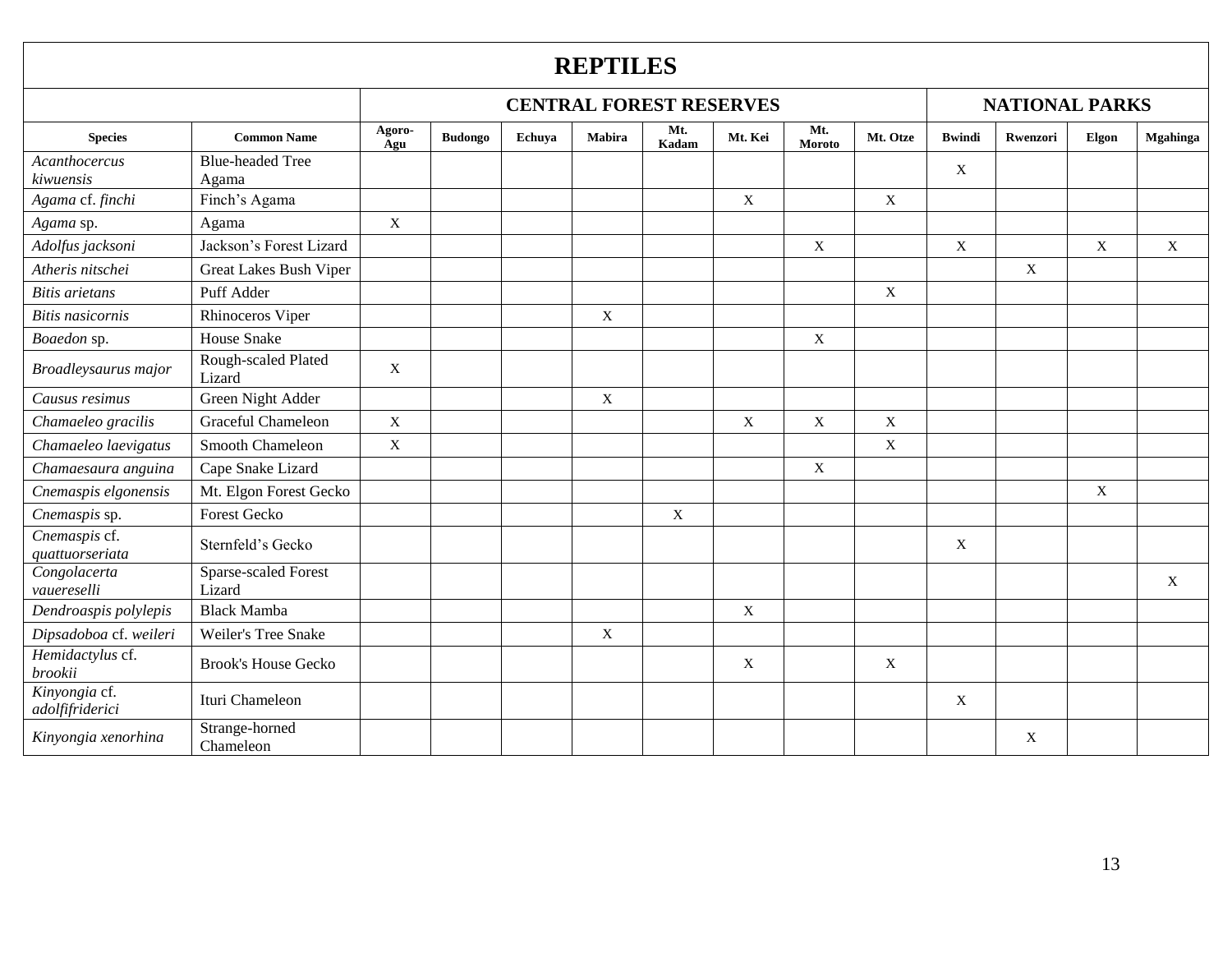| Leptosiaphos meleagris          | Rwenzori Four-toed<br>Skink        |   |                           |  |   |   |             |   | X |             |             |
|---------------------------------|------------------------------------|---|---------------------------|--|---|---|-------------|---|---|-------------|-------------|
| Lycophidion capense<br>jacksoni | Cape Wolf Snake                    |   |                           |  |   | X |             |   |   |             |             |
| Lycophidion ornatum             | <b>Ornate Wolf Snake</b>           |   |                           |  |   |   |             | X |   |             |             |
| Lygodactylus cf.<br>gutturalis  | Chevron-throated<br>Gecko          | X |                           |  |   |   |             |   |   |             |             |
| Polemon cf. christyi            | Chirsty's Snake Eater              |   | X                         |  |   |   |             |   |   |             |             |
| Psammophis<br>sudanensis        | Sand Snake                         | X |                           |  |   |   |             |   |   |             |             |
| Trachylepis cf.<br>megalura     | Grass-top Skink                    | X |                           |  |   |   |             |   |   |             | $\mathbf X$ |
| Trachylepis striata             | African Striped Skink              |   |                           |  |   |   | X           |   |   | $\mathbf X$ |             |
| Trachylepis varia               | Variable Skink                     |   |                           |  |   |   | $\mathbf X$ |   |   | $\mathbf X$ |             |
| Trioceros conirostratus         | Sudanese Unicorn<br>Chameleon      | X |                           |  |   |   |             |   |   |             |             |
| Trioceros cf.<br>conirostratus  | Sudanese Unicorn<br>Chameleon      |   |                           |  | X |   | X           |   |   |             |             |
| Trioceros hoehnelii             | High-casqued<br>Chameleon          |   |                           |  |   |   |             |   |   | X           |             |
| Trioceros ituriensis            | Ituri Chameleon                    |   | $\boldsymbol{\mathrm{X}}$ |  |   |   |             |   |   |             |             |
| Trioceros johnstoni             | Johnston's Chameleon               |   |                           |  |   |   |             | X |   |             | $\mathbf X$ |
| Trioceros rudis                 | Rwenzori Side-striped<br>Chameleon |   |                           |  |   |   |             |   | X |             | X           |
| Rhampholeon<br>boulengeri       | Boulenger's Pygmy<br>Chameleon     |   | X                         |  |   |   |             | X |   |             |             |

Table 2. - List of reptile species collected from Central Forest Reserves and National Parks across Uganda during the 2015 expedition.

Species collected were identified by morphology and phylogenetic analyses. Reptilian taxonomy follows Uetz and Hošek (2016).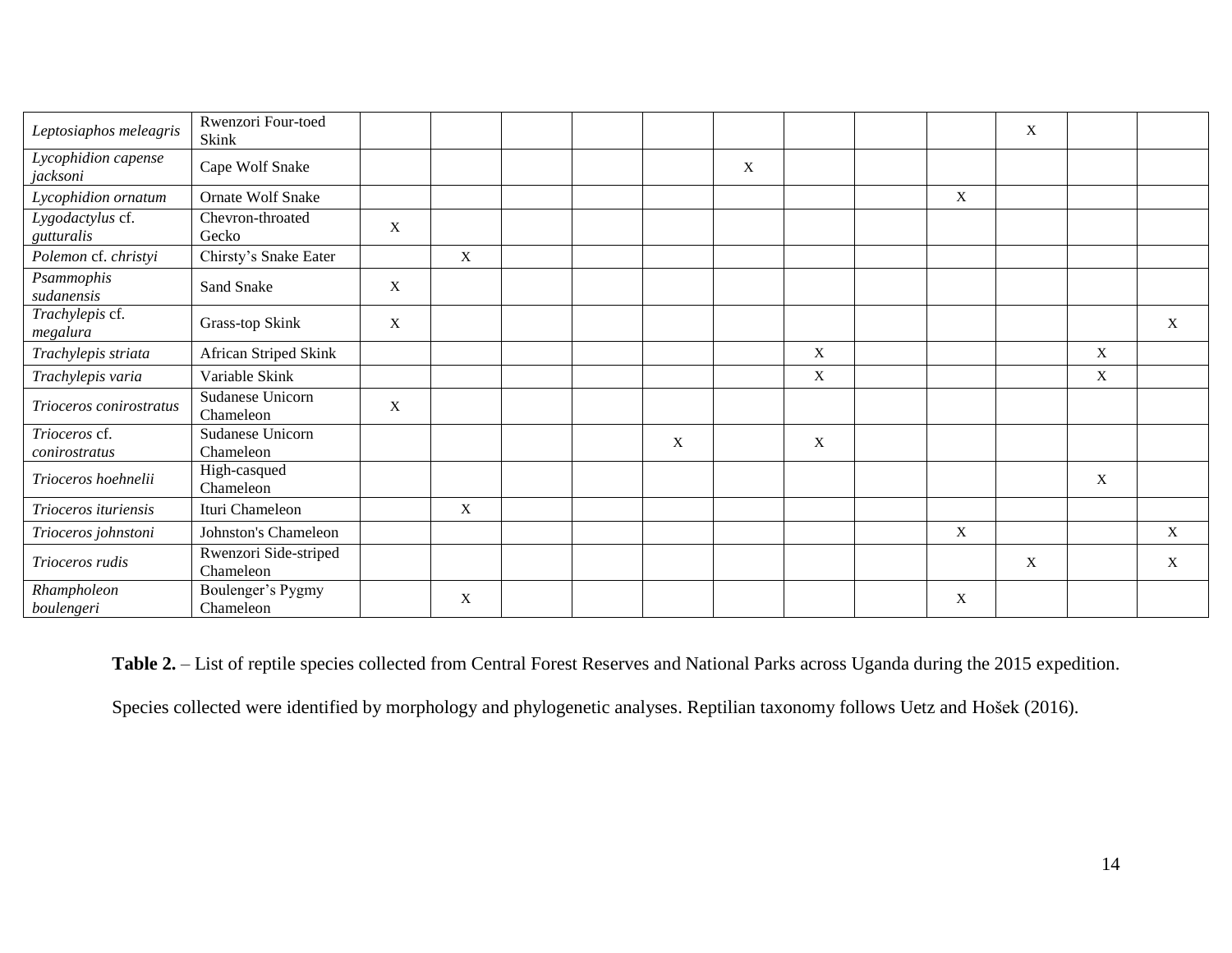### **DISCUSSION**

The species lists provided here can be used by the Uganda Wildlife Authority and the National Forestry Authority to update previous checklists for the herpetofauna of these protected areas. Many of the species collected during our preliminary assessments substantiate their purported presence in these areas (Branch, 1998; Schiøtz, 1999; Spawls et al., 2002; Spawls et al., 2006; Tilbury, 2010). Several of the collected species are new to science and further analyses need to be done to establish their taxonomic status. Some of the species are currently classified at the subspecies status and likely need to be elevated to full species pending future analyses.

Our preliminary surveys highlight the need for additional work in Uganda, especially with respect to its herpetofauna. This list, pooled with our 2014 list (Hughes et al., 2014), represents an extremely valuable resource for future studies into the distribution, taxonomy, and ultimately the conservation of Uganda's amphibian and reptilian wildlife. Our results most likely do not comprise the full diversity of the herpetofauna for these regions, nevertheless, several of the species may be new to science, and some of the species have not been observed in many years. These data serve to underscore the importance of surveying multiple regions to more comprehensively understand the diversity and distribution of Uganda's herpetofauna.



**Figure 4:** The Sudanese Unicorn Chameleon (*Trioceros conirostratus*) had not been recorded in Uganda prior to our 2015 expedition. Photo by DFH.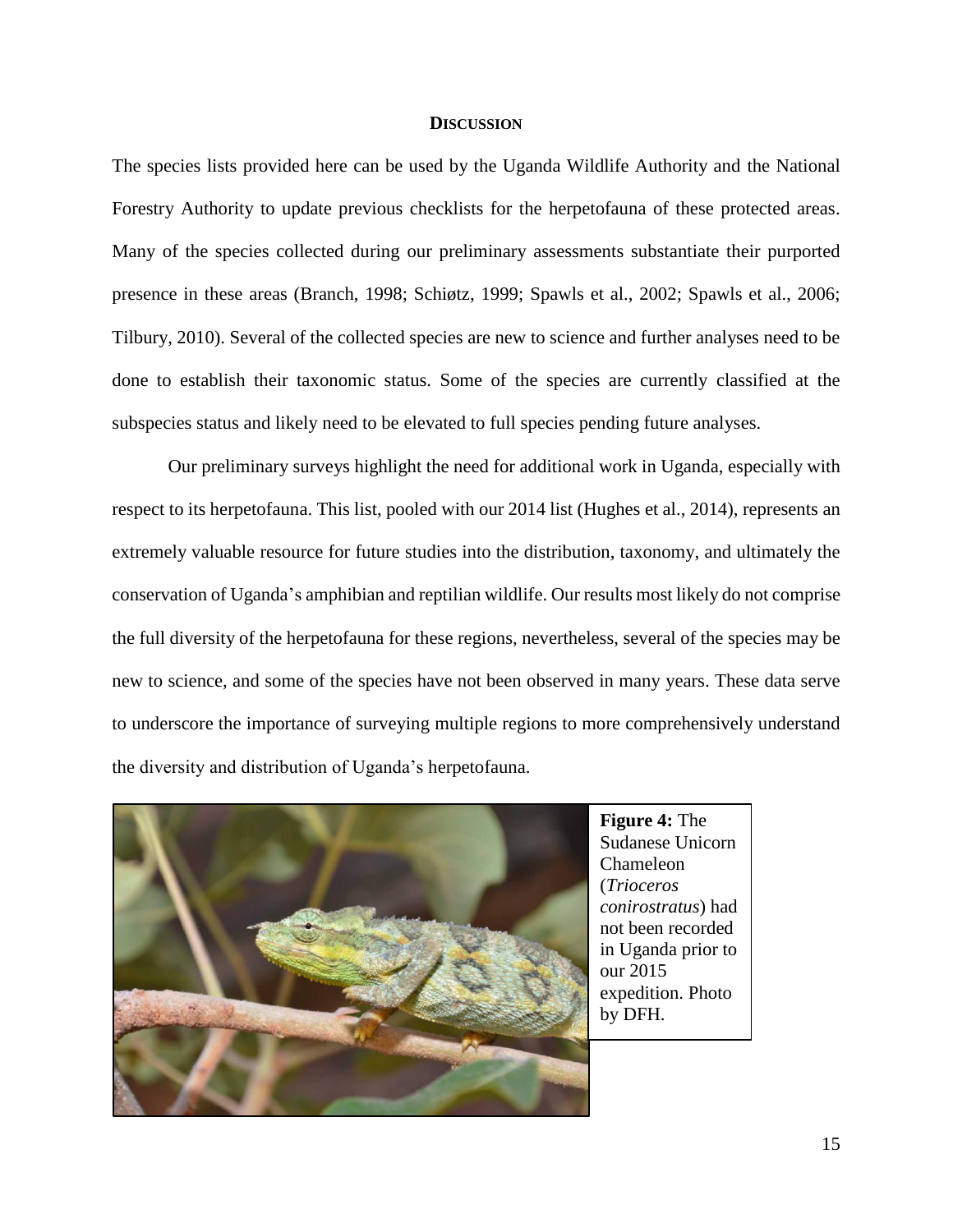### **LITERATURE CITED**

Branch, W. R. 1998. *Field Guide to Snakes and other Reptiles of Southern Africa*. Ralph Curtis Books, Florida, USA.

Eilu, G., and B. Winterbottom. 2006. Uganda biodiversity and tropical forest assessment: Final report. USAID Epiq II task order no. 351. Available at: [http://www.encapafrica.org/documents/biofor/Uganda%20Biodiversity%20Report%20-](http://www.encapafrica.org/documents/biofor/Uganda%20Biodiversity%20Report%20-%207-2006.pdf) [%207-2006.pdf](http://www.encapafrica.org/documents/biofor/Uganda%20Biodiversity%20Report%20-%207-2006.pdf)

- Frost, D. R. 2016. Amphibian Species of the World: An Online Reference. Version 6.0 (accessed 30 Oct. 2016). American Museum of Natural History, New York, USA. Available at: <http://research.amnh.org/herpetology/amphibia/index.html>
- Howard, P. C., T. R. B. Davenport, F. W. Kigenyi, P. Viskanic, M. C. Baltzer, C.J. Dickinson, J. Lwanga, R. A. Matthews, and E. Mupada. 2000. Protected area planning in the tropics: Uganda's national system of forest nature reserves. Conservation Biology 14: 858–875.
- **Hughes, D. F.**, and **M. Behangana**. (*In review*). *Hemidactylus mabouia*: Partial leucism. African Herp News (submitted 13 August 2015).
- **Hughes, D. F.**, and **M. Behangana**. (*In review*). *Trachylepis striata*: Predation. African Herp News (submitted 13 August 2015).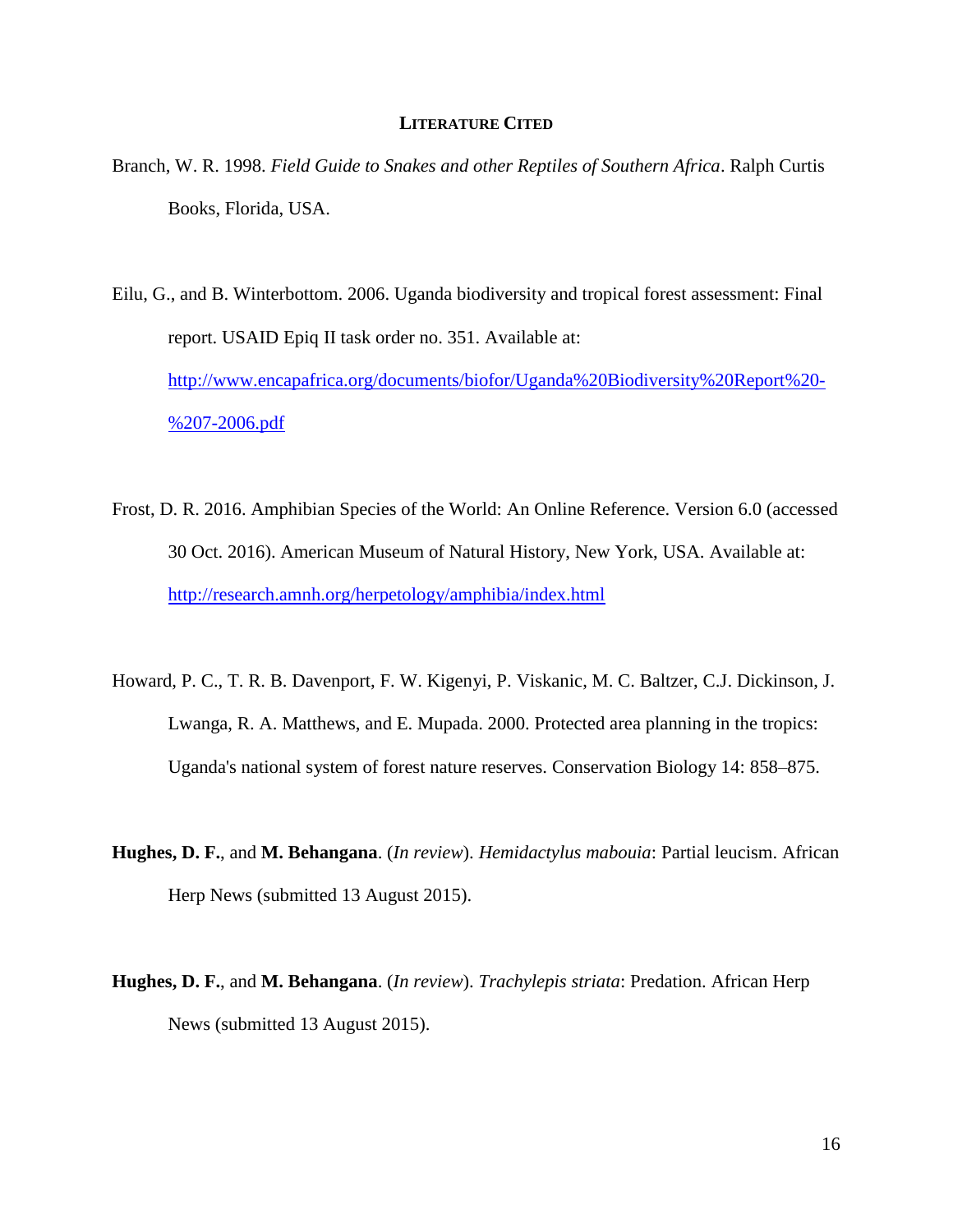- **Hughes, D. F.**, and **M. Behangana**. (*In review*). *Chamaeleo gracilis*: Maximum size. African Herp News (submitted 13 August 2015).
- **Hughes, D. F.**, **E. Greenbaum**, and **M. Behangana**. 2014. Expedition Report from Uganda: Herpetological Surveys at Bwindi Impenetrable National Park, Rwenzori Mountains National Park, and the Northern Shore of Lake Victoria. Distributed to the Uganda Wildlife Authority (UWA) and National Parks of Uganda. 13pp. Available at: [http://media.wix.com/ugd/5c808a\\_97e6871b774347539d9751b0db50cc80.pdf](http://media.wix.com/ugd/5c808a_97e6871b774347539d9751b0db50cc80.pdf)
- **Hughes, D. F.**, **E. Greenbaum**, and **M. Behangana**. 2016. *Lycophidion ornatum*: Diet and feeding behavior. Herpetological Review 47: 147–148.
- **Hughes, D. F.**, C. Kusamba, **M. Behangana**, and **E. Greenbaum**. (*In review*). Integrative taxonomy of the Central African forest chameleon, *Kinyongia adolfifriderici* (Sauria, Chamaeleonidae), reveals underestimated species diversity in the Albertine Rift. Zoological Journal of the Linnean Society  $(2<sup>nd</sup>$  review – resubmitted 13 October 2016).
- Larson, T.R., D. Castro, **M. Behangana**, and **E. Greenbaum**. 2016. Evolutionary history of the river frog genus *Amietia* (Anura: Pyxicephalidae) reveals extensive diversification in Central African highlands. Molecular Phylogenetics and Evolution 99: 168–181.
- Medina, M. F., A. M. Bauer, W. R. Branch, A. Schmitz, W. Conradie, Z. T. Nagy, T. J. Hibbitts, R. Ernst, D. M. Portik, S. V. Nielsen, T. J. Colston, C. Kusamba, **M. Behangana**, and **E.**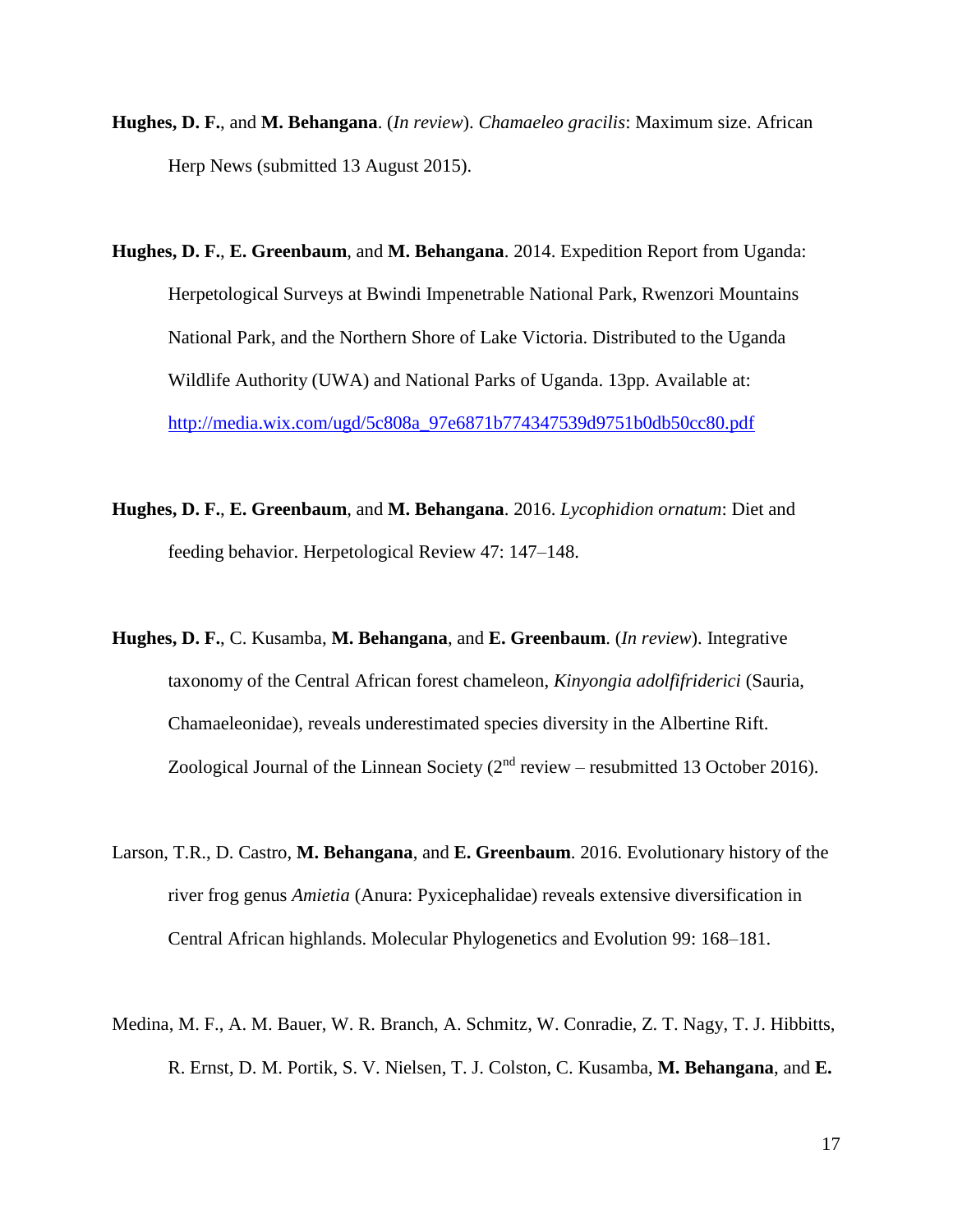**Greenbaum**. 2016. Molecular phylogeny of *Panaspis* and *Afroablepharus* skinks (Squamata: Scincidae) in the savannas of sub-Saharan Africa. Molecular Phylogenetics and Evolution 100: 409–423.

- Plumptre, A. J., **M. Behangana**, T. R. B. Davenport, C. Kahindo, E. R. Ndomba, P. Ssegawa, G. Eilu, D. Nkuutu, and I. Owiunji. 2003. The biodiversity of the Albertine Rift. Albertine Rift Technical Reports Series Number 3. Wildlife Conservation Society. Available at: [http://www.wcs.org](http://www.wcs.org/)
- Plumptre, A.J., T. R. B. Davenport, **M. Behangana**, R. Kityo, G. Eilu, P. Ssegawa, C. Ewango, D. Meirte, C. Kahindo, M. Herremans, J. Kerbis Peterhans, J. Pilgrim, M. Wilson, M. Languy, and D. Moyer. 2007. The biodiversity of the Albertine Rift. Biological Conservation 134: 178–194.

Schiøtz, A. 1999. *Treefrogs of Africa*. Edition Chimaira, Frankfurt am Main, Germany.

- Spawls, S., K. Howell, R. C. Drewes and J. Ashe. 2002. *A Field Guide to the Reptiles of East Africa: Kenya, Tanzania, Rwanda and Burundi*. Academic Press, London, UK.
- Spawls, S., K. Howell, and R. C. Drewes. 2006. *Reptiles and Amphibians of East Africa*. Princeton University Press, New Jersey, USA.